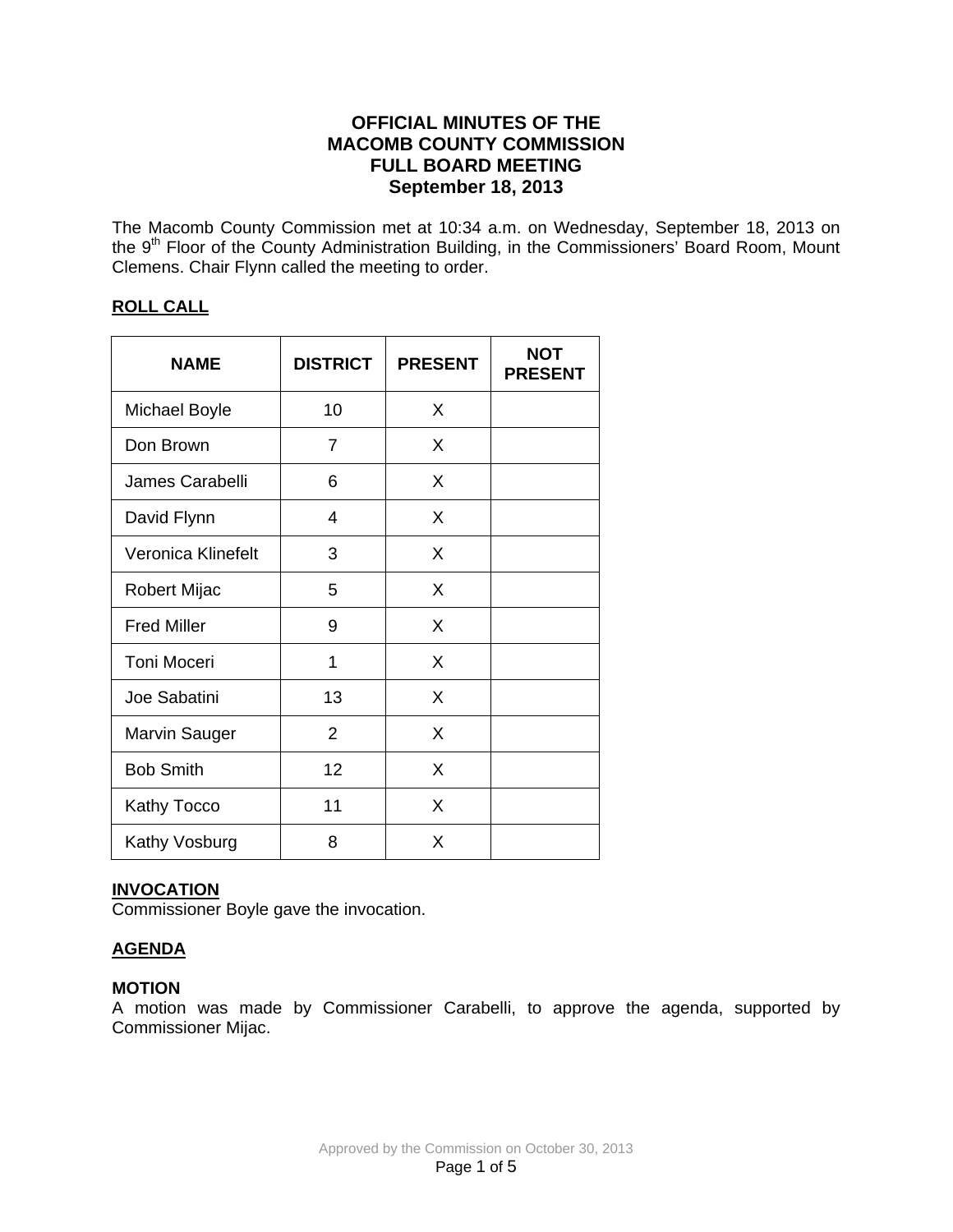## **FRIENDLY AMENDMENT**

Commissioner Brown made a friendly amendment to waive the reading of the committee recommendations. There were NO objections.

## **THE MOTION CARRIED WITH THE FRIENDLY AMENDMENT.**

#### **MINUTES**

## **MOTION**

A motion was made by Commissioner Carabelli, to approve the minutes dated August 15<sup>th</sup> & August 21<sup>st</sup> (Special), September 6 (Special), September 12 (Public Hearing) and September 12, 2013 (Special), supported by Commissioner Vosburg. **THE MOTION CARRIED**.

#### **PUBLIC PARTICIPATION**

None

## **CORRESPONDENCE FROM THE EXECUTIVE**

None

# **INFRASTRUCTURE COMMITTEE – September 17, 2013**

No report

## **FINANCE COMMITTEE MEETING – September 18, 2013**

The reading of the recommendations from the Finance Committee was waived and a motion was made by Chair Miller, supported by Vice-Chair Moceri, to adopt the committee recommendations.

- **R13-237** Concur with the Sheriff's Office request to purchase a Computer Aided Dispatch (CAD) and Records Management System (RMS) from New World Systems; total price is \$2,193,577, with funding available through: \$1,191,274 from CGAP/EVIP Grant, \$335,000 from 2010 COPS Grant, \$207,000 from Clinton Township and \$460,303 from Sheriff's SET Forfeiture Fund; Further, a copy of this Board of Commissioners' action is directed to be delivered forthwith to the Office of the County Executive.
- **R13-238** Approve the inter-county agreement between Macomb County and St. Clair County providing detention services for all St. Clair County's youth as ordered by a St. Clair County Judge or Referee; Further, a copy of this Board of Commissioners' action is directed to be delivered forthwith to the Office of the County Executive.
- **R13-239** Approve the contract between the Macomb County Department of Roads and Florence Cement Company for concrete pavement repairs on westbound M-59 from Garfield Road to Romeo Plank Road at a cost of \$235,318.75; Further, a copy of this Board of Commissioners' action is directed to be delivered forthwith to the Office of the County Executive.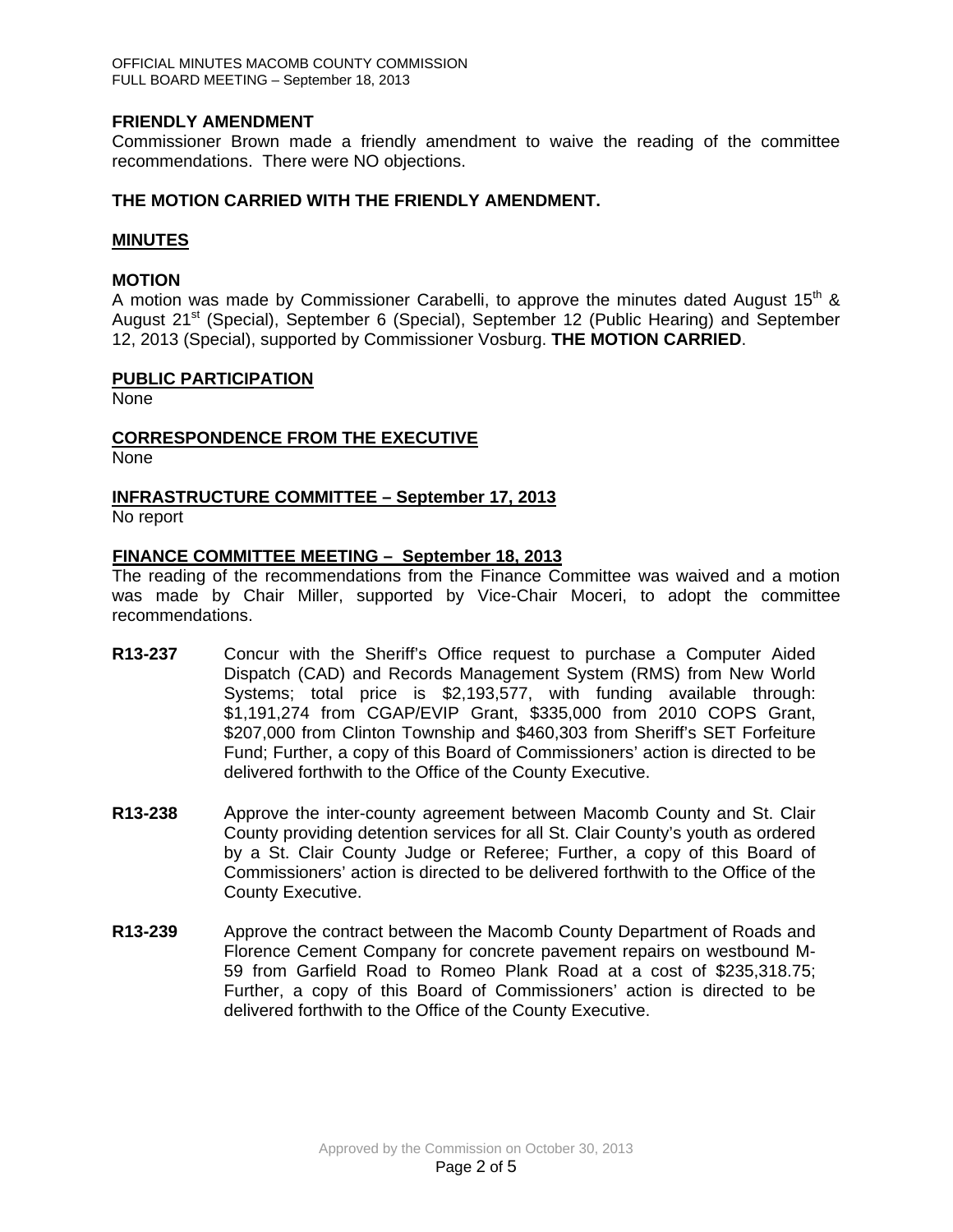- **R13-240** Approve the third party agreement between the Macomb County Department of Roads and URS Corporation for engineering services for the Traffic Operation Center for the Fiscal Year of October 1, 2013 through September 30, 2014; Further, a copy of this Board of Commissioners' action is directed to be delivered forthwith to the Office of the County Executive.
- **R13-241** Approve the BS&A contract for the County Delinquent Tax System; Further, a copy of this Board of Commissioners' action is directed to be delivered forthwith to the Office of the County Executive.
- **R13-242** Approve the BS&A contract for the Principal Residence Exemption Audit.NET software; Further, a copy of this Board of Commissioners' action is directed to be delivered forthwith to the Office of the County Executive.
- **R13-243** Approve the contract between the Macomb County Department of Roads and the Michigan Department of Transportation for the Traffic Operations Center operations for the Fiscal Year of October 1, 2013 through September 30, 2014; Further, a copy of this Board of Commissioners' action is directed to be delivered forthwith to the Office of the County Executive.

## **THE MOTION CARRIED.**

## **BOARD CHAIR REPORT**

Chair Flynn gave his report.

## **MOTION**

**R13-244** A motion was made by Commissioner Tocco, to receive and file the Board Chair report, supported by Commissioner Smith. **THE MOTION CARRIED.**

## **RESOLUTION**

## **MOTION**

A motion was made by Commissioner Carabelli, to adopt the following Resolution, supported by Commissioner Sauger.

**R13-245** Supporting Michigan Senate Bill 50 and Michigan House Bill 4284 to expand the use of off road vehicles throughout the State by amending 1994 PA 451 entitled "Natural Resources & Environmental Protection Act" (offered by Carabelli; recommended by Infrastructure Committee on 09-17-13)

## **THE MOTION CARRIED.**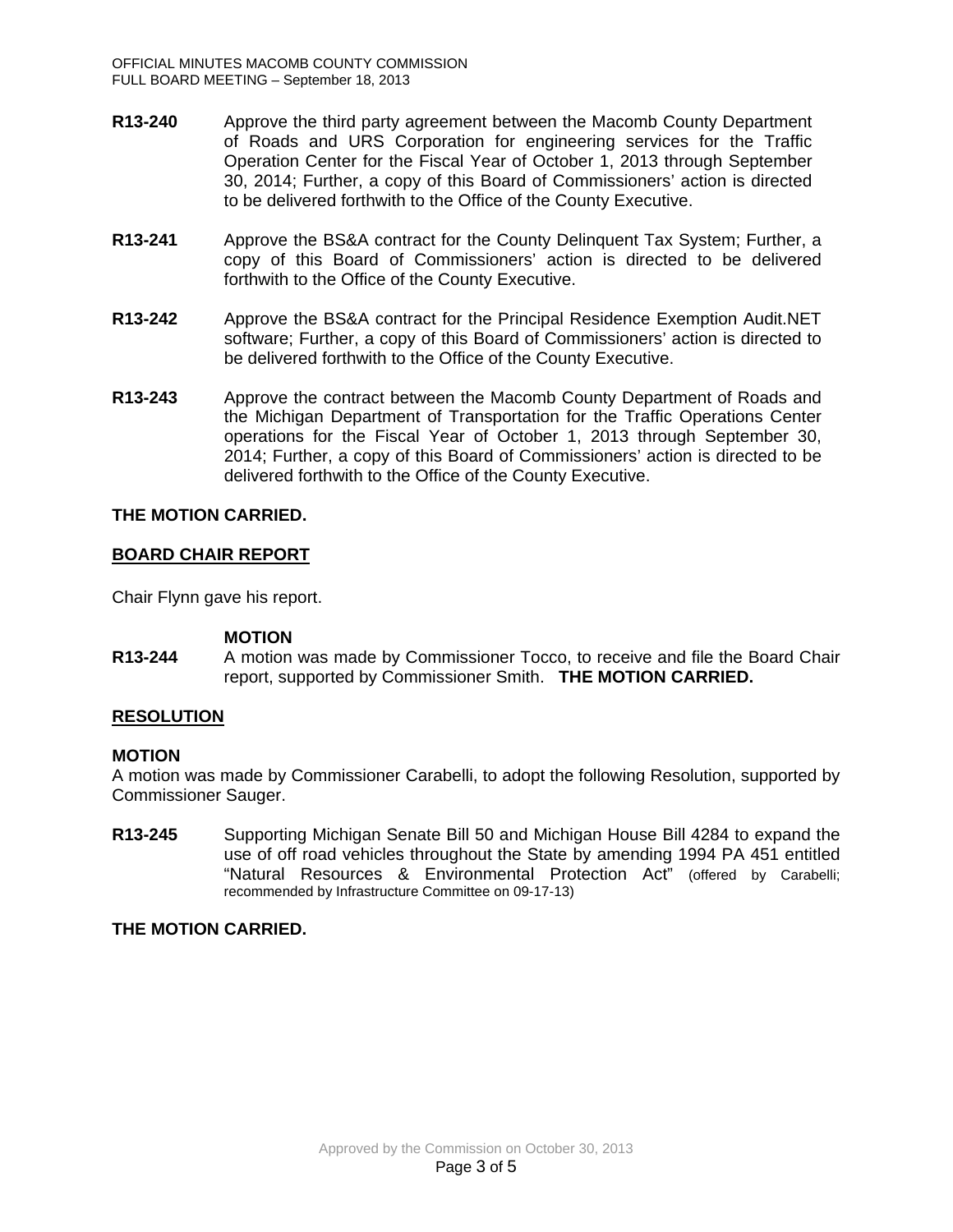## **PROCLAMATIONS**

## **MOTION**

A motion was made by Commissioner Miller, to adopt the following Proclamations in their entirety, supported by Commissioner Carabelli.

- **R13-246** Commending Sandy Jurek on winning CIO of the Year Award (offered by Board; recommended by Infrastructure Committee on 09-17-13)
- **R13-247** Commending Sonny Randazzo on being named the 2013 Man of the Year (offered by Carabelli, include Sabatini; recommended by Infrastructure Committee on 09-17-13)

## **THE MOTION CARRIED.**

## **NEW BUSINESS**

Commissioner Klinefelt thanked Chair Flynn, Commissioner Miller and Andrew Kim for the extra time and energy they put forth in the budget process.

Commissioner Vosburg spoke about a letter that was received from Ann Pridemore, New Haven regarding an issue about expanding the landfill. She also requested to look at a policy relating to use of the county logo.

Chair Flynn spoke about the possibility of appointing an Ad Hoc Committee to look at this item.

Commissioner Carabelli didn't think an Ad Hoc Committee would be best and suggested getting an opinion from Corporation Counsel.

Commissioner Miller talked about looking into other counties with similar policies.

Interim Corp Counsel John Schapka indicated that former Corporation Counsel, George Brumbaugh, did offer an opinion several years ago. He will look for it and resubmit it.

Commissioner Smith spoke about furthering the discussion to secure the pending contracts that were discussed earlier in the finance meeting. He wants to figure out some type of policy that would allow them to have the bids forwarded to the Chair so they get them before bids are awarded. He wants contract information in a timely manner.

## **PUBLIC PARTICIPATION**

None